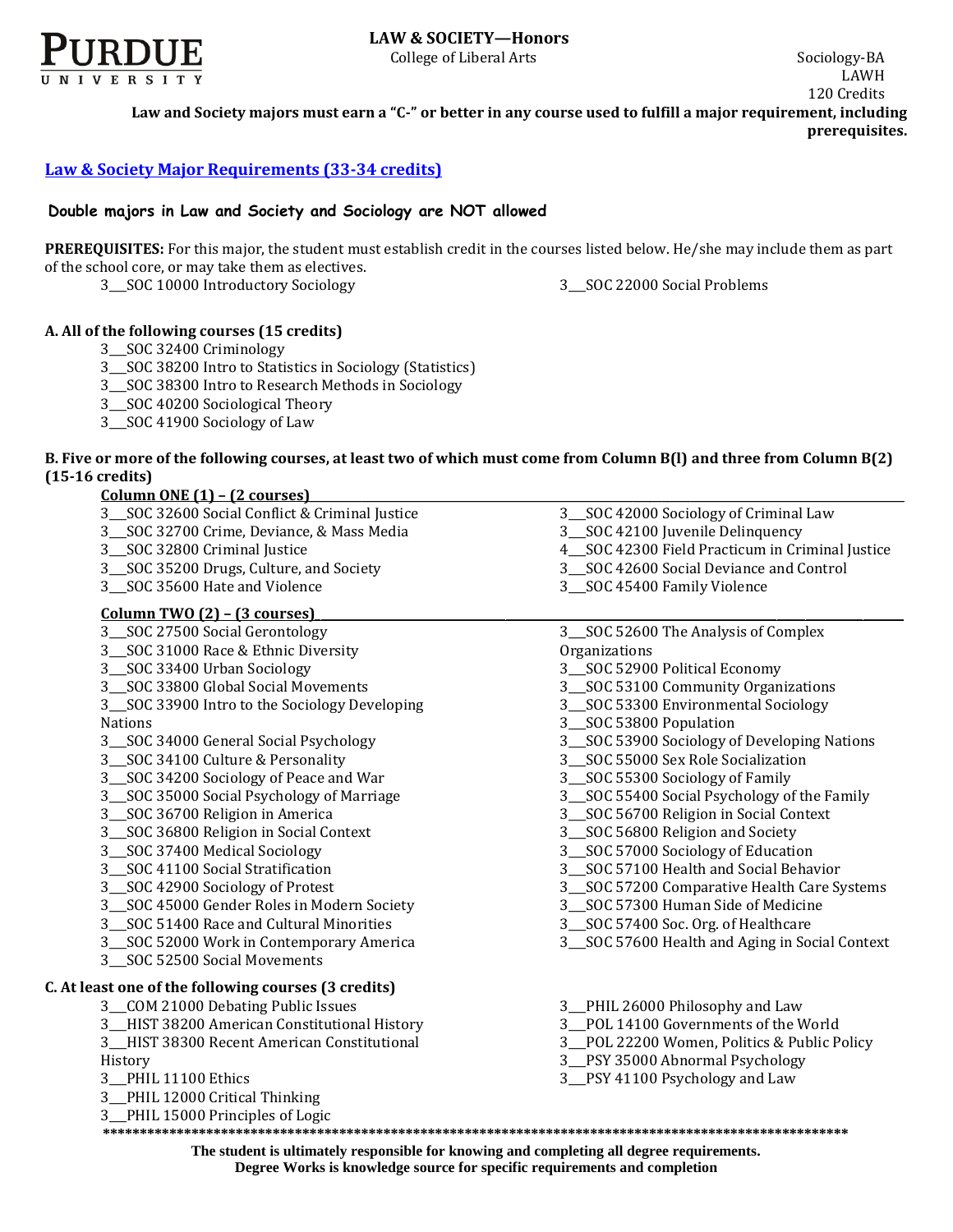#### **Law & Society Honors must take the following and earn a "B" or better**

3\_\_\_SOC 49700 Senior Honors Seminar

3\_\_\_SOC 49800 Senior Honors Paper

### *[Other Departmental /Program Course Requirements \(51](http://www.cla.purdue.edu/academics/programs/pos/core201210v3.pdf) - 52 credits)*

| $(4-3)$ | ENGL 10600 First Year                | (3)                  | <b>United States Tradition</b> |
|---------|--------------------------------------|----------------------|--------------------------------|
|         | Composition or ENGL 10800            | $\frac{1}{2}$ (3)    | Other Cultures                 |
|         | Accelerated First year Comp.         | $\frac{1}{2}$ (3)    | <b>Aesthetic Awareness</b>     |
| (3)     | COM 11400 Fundamentals of            | $-$ (3)              | Racial and Ethnic Diversity    |
|         | <b>Speech Communication</b>          | $\frac{1}{\sqrt{3}}$ | <b>Gender Issues</b>           |
| (12)    | Other Languages (Proficiency         | $-$ (3)              | Soc. Ethics                    |
|         | through Level IV in one language)    | $\frac{1}{2}$ (3)    | Ind. & Soc.                    |
| (3)     | Mathematics                          | $\frac{1}{2}$ (3)    | Global Perspective             |
| $-$ (3) | Statistics (fulfilled by major req.) | $\frac{1}{2}$ (3)    | Natural Sciences               |
| (3)     | Western Heritage                     | $\frac{1}{2}$ (3)    | Natural Sciences Lab           |
|         |                                      |                      |                                |

### **Electives (28-30 credits)**



### \*\*\*\*\*\*\*\*\*\*\*\*\*\*\*\*\*\*\*\*\*\*\*\*\*\*\*\*\*\*\*\*\*\*\*\*\*\*\*\*\*\*\*\*\*\*\*\*\*\*\*\*\*\*\*\*\*\*\*\*\*\*\*\*\*\*\*\*\*\*\*\*\*\*\*\*\*\*\*\*\*\*\*\*\*\*\*\*\*\*\*\*\*\*\*\*\*\*\*\*\*\*\*\*\*\*\*\*\*\*\*\*\*\*\*\*\*

### **University Core Requirements**

| Human Cultures Humanities   | Science, Technology & Society<br><i>Selective</i> |  |
|-----------------------------|---------------------------------------------------|--|
| Human Cultures              | <b>Written Communication</b>                      |  |
| Behavioral/Social Science   |                                                   |  |
| <b>Information Literacy</b> | Oral Communication                                |  |
| Science Selective           | Quantitative Reasoning                            |  |
| Science Selective           |                                                   |  |

\*\*\*\*\*\*\*\*\*\*\*\*\*\*\*\*\*\*\*\*\*\*\*\*\*\*\*\*\*\*\*\*\*\*\*\*\*\*\*\*\*\*\*\*\*\*\*\*\*\*\*\*\*\*\*\*\*\*\*\*\*\*\*\*\*\*\*\*\*\*\*\*\*\*\*\*\*\*\*\*\*\*\*\*\*\*\*\*\*\*\*\*\*\*\*\*\*\*\*\*\*\*\*\*\*\*\*\*\*\*\*\*\*\*\*\*\*\*\*\*\*\*\*\*\*\*\*\*\*

**\*\*\*\*\*\*\*\*\*\*\*\*\*\*\*\*\*\*\*\*\*\*\*\*\*\*\*\*\*\*\*\*\*\*\*\*\*\*\*\*\*\*\*\*\*\*\*\*\*\*\*\*\*\*\*\*\*\*\*\*\*\*\*\*\*\*\*\*\*\*\*\*\*\*\*\*\*\*\*\*\*\*\*\*\*\*\*\*\*\*\*\*\*\*\*\*\*\*\*\*\***